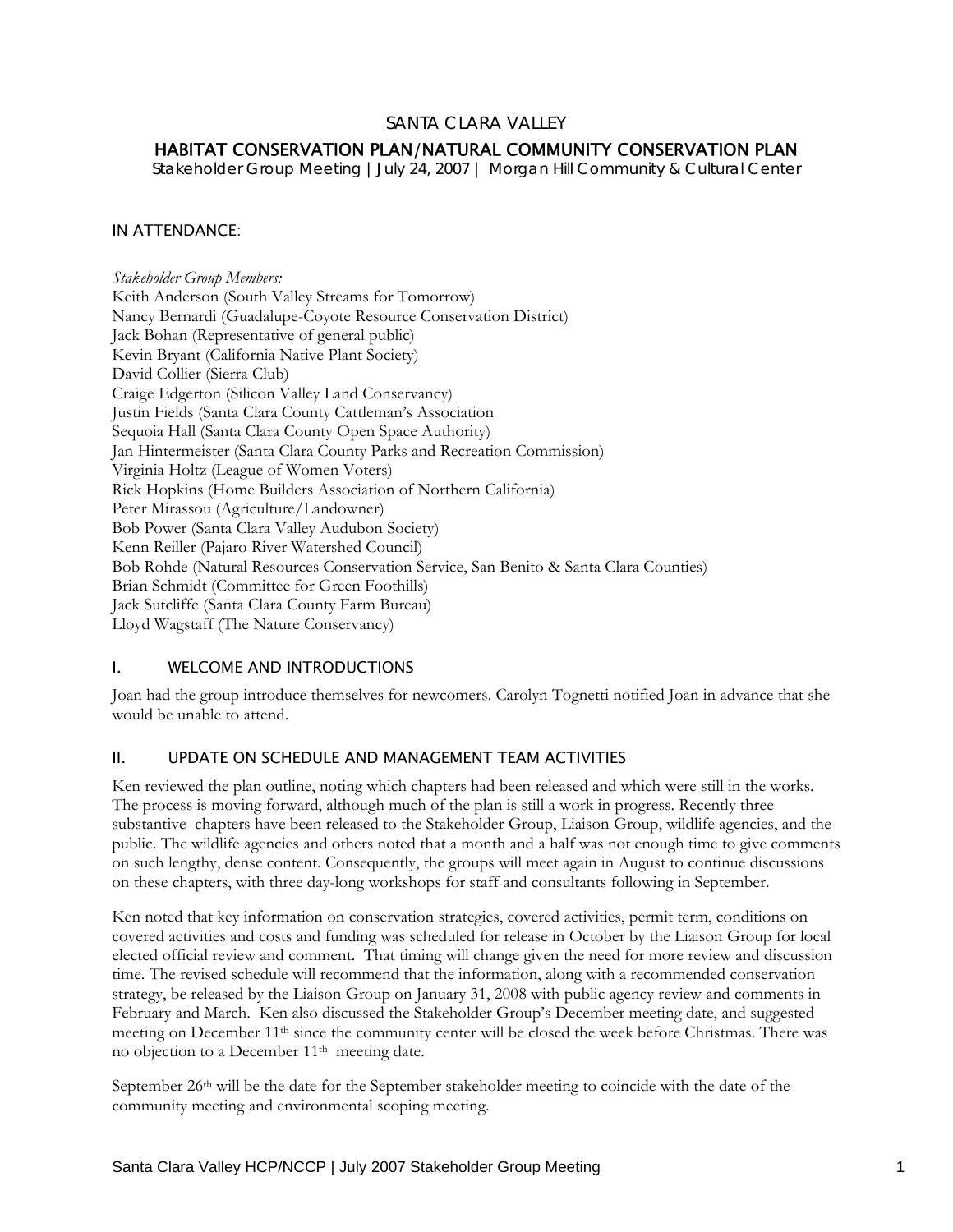Brian asked whether the chapters will come back to the committee for review when holes have been filled. For some chapters, yes; for others, the chapters will not come back until the second review in spring 2008, at which point the holes will be filled. Brian requested that the holes be noted so that people can review the final decisions on question areas. David noted that all new or changed text will be in track changes, so it will be easy to see where things have changed.

One stakeholder noted that a dilemma has been created with the delay on the HCP. Now the Coyote Valley Specific Plan and the HCP will be completed at approximately the same time, so it seems that it should be a covered activity. Ken noted that the City of San Jose makes that decision since each local agency determines which of its projects it would like included, and the City will have to approach the HCP team for inclusion. They have not done so thus far. Another stakeholder asked if it was too late to include them, even if the City decides they would like it covered. No, it is not—the impact of the Coyote Valley planning process is already being considered by the HCP as the conservation strategies are developed, so it would not be a stretch to cover the process. David observed that Fish and Wildlife Service has also noted that they would like to see Coyote Valley included. However, there are also downsides: for instance, Coyote Valley has a lot of associated baggage, and the HCP might have to take on some of that baggage if the plan is a covered activity.

Sequoia asked how the HCP might change based on the CVSP since some areas in Coyote Valley are designated as potential conservation areas. David responded that while some areas are generally mapped as potential conservation areas, the text clarifies that, beyond linkages in that area, the Coyote Valley region is not a targeted conservation area. Other than the Tulare Hill area, no cross-Valley wildlife linkage is proposed in the CVSP area and the Greenbelt area to the south.

## III. MONITORING AND ADAPTIVE MANAGEMENT APPROACH

Paola Bernazzani of Jones & Stokes presented on the monitoring and adaptive management strategies. The strategies ensure that the conservation strategy is working and that it is being continually reviewed and adapted to maximize its effectiveness. Paola discussed adaptive management and the ways in which it goes hand-in-hand with monitoring.

#### Biological goals  $\rightarrow$  Biological objectives  $\rightarrow$  Conservation actions

Kenn Reiller observed that he liked the notion of the conceptual models, which seem to give good reason to think we can save each of these species. He was glad to see the monitoring and management elements but is concerned that the plan will start allowing take right off the bat, whereas the information from monitoring and management will not be available for several years. He would like to see sound science backing up the conceptual models to feel confident that the conservation strategy is sound.

Paola reminded the group that there will be stay-ahead provisions in the plan—conservation will have to surpass impact, so there should be less danger. She also clarified that conceptual models are illustrations of the system as we understand it, and how it will function. These models may need to be adapted in the future to accommodate changes in practice, effect, and understanding.

Brian noted that early in the process, the group stressed the importance of "adaptive management with teeth." He is concerned that there will not be numerical triggers linked to adaptive management, and wondered what the success criteria would be. Paola replied that the success criteria can vary—it is too early to set them at this point, and they may change later in the planning process. In general, agencies say that specific triggers do not tend to work, and are not a successful way to approach adaptive management. In past planning efforts, it's been very difficult to get the right trigger or threshold points. It's important to consider the populations from a more holistic perspective. Brian emphasized that the success criteria is a really important element, and these need to be defined before the HCP is approved. David Zippin observed that there are also many informal success criteria built into the plan, and it's dangerous to lock the plan into a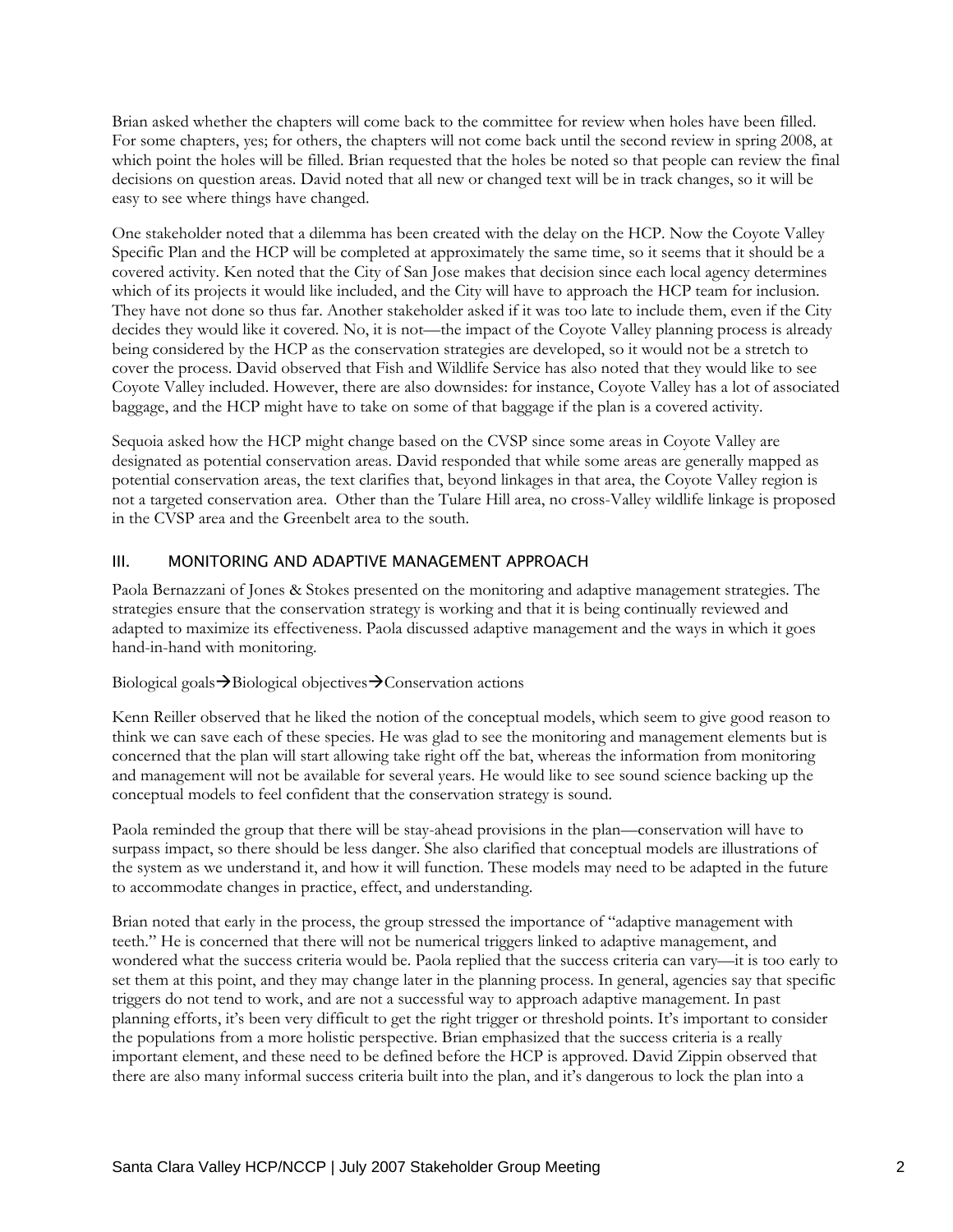specific criteria that can't be met or isn't adequate, so these criteria may need to be developed when the reserve system begins to form.

David Collier echoed Brian's concerns, and is worried that there will be shortcuts in implementation with the best laid plans. Thresholds and triggers have the danger of implying success where the job may not be done. While it's difficult to tie these criteria down at this stage, maybe there could be a mandate that the criteria be scientifically defensible at the time of implementation. Paola also reminded the group that public involvement during implementation will be key, and Stakeholder Group members are especially able to monitor the plan because they were involved from its inception.

Joan asked Paola to send the text of her slides to her for distribution to the entire group. The power point presentation is posted on the project website (www.scv-habitatplan.org)---under Public Involvement/Stakeholder Group/Link to Documents. Additional comments should be sent via email, and will be considered and potentially discussed at upcoming stakeholder meetings.

### IV. GROUP DISCUSSION

#### *B) a. Status of Pacheco Dam*

Tracy Ligon of the Water District presented on the San Luis Reservoir Low Point Improvement Project.

The District has asked that the Pacheco Dam replacement project be a covered activity under the HCP/NCCP. Tracy presented a brief overview of the Low Point project. The San Luis Reservoir is where federal water comes through the system and is stored. Water is then delivered to the SCVWD's treatment plants and the recharge ponds. When the water in the Reservoir is low, algae develop and clog the treatment plants in addition to creating a color and taste in the water. The region needs a strategy for how to obtain water when the reservoir is low to avoid a potential supply problem.

Tracy noted that there will be three reports as part of the current study: the alternatives report, due this August; plan formulation, due in June 2008, which will narrow the alternatives to six for further study ; and the feasibility study, due at the end of 2009, which will narrow the alternatives to no more than three.

Lloyd asked whether the Pacheco Dam would also affect water from other areas, and if so, would it require the HCP to expand its covered area. Right now, this is just a Low Point project, although San Benito also stores its water there and the project may affect land and water in that county as well.

Kenn Reiller asked how the water would be moved. There would be a pipeline connection that would pump water until gravity took over.

Keith asked about the re-operation of the existing Pacheco Dam. At what stage is the District in its conversations with the Pacheco Water District? This has been a topic brought up many times in the past year, and it seems like there has been little action. He observed that without re-operation of Pacheco Reservoir, it will be impossible to achieve the goals for steelhead protection in the HCP—not only for Pacheco Creek, but for the entire plan area. Tracy responded that the Water District has already made a commitment to meet with the Pacheco Water District in the near future. Ken Schreiber echoed this concern, noting that even if the new reservoir is built, there will be a long period of time before it is operational. Keith suggested that perhaps Santa Clara County should take the lead politically in opening this discussion and involve Supervisor Don Gage in these conversations. Pat observed that the Water District is interested in this issue as a local partner, but this isn't the District's facility, and they would feel more comfortable if another partner were present for the conversations.

Jack wondered if perhaps Pacheco Water District should be a stakeholder in this process, and wondered if they had been invited. Ken Schreiber observed that he had been advised not to talk to Pacheco Water District representatives until the Water District was ready to talk to them. Ken expressed frustration regarding the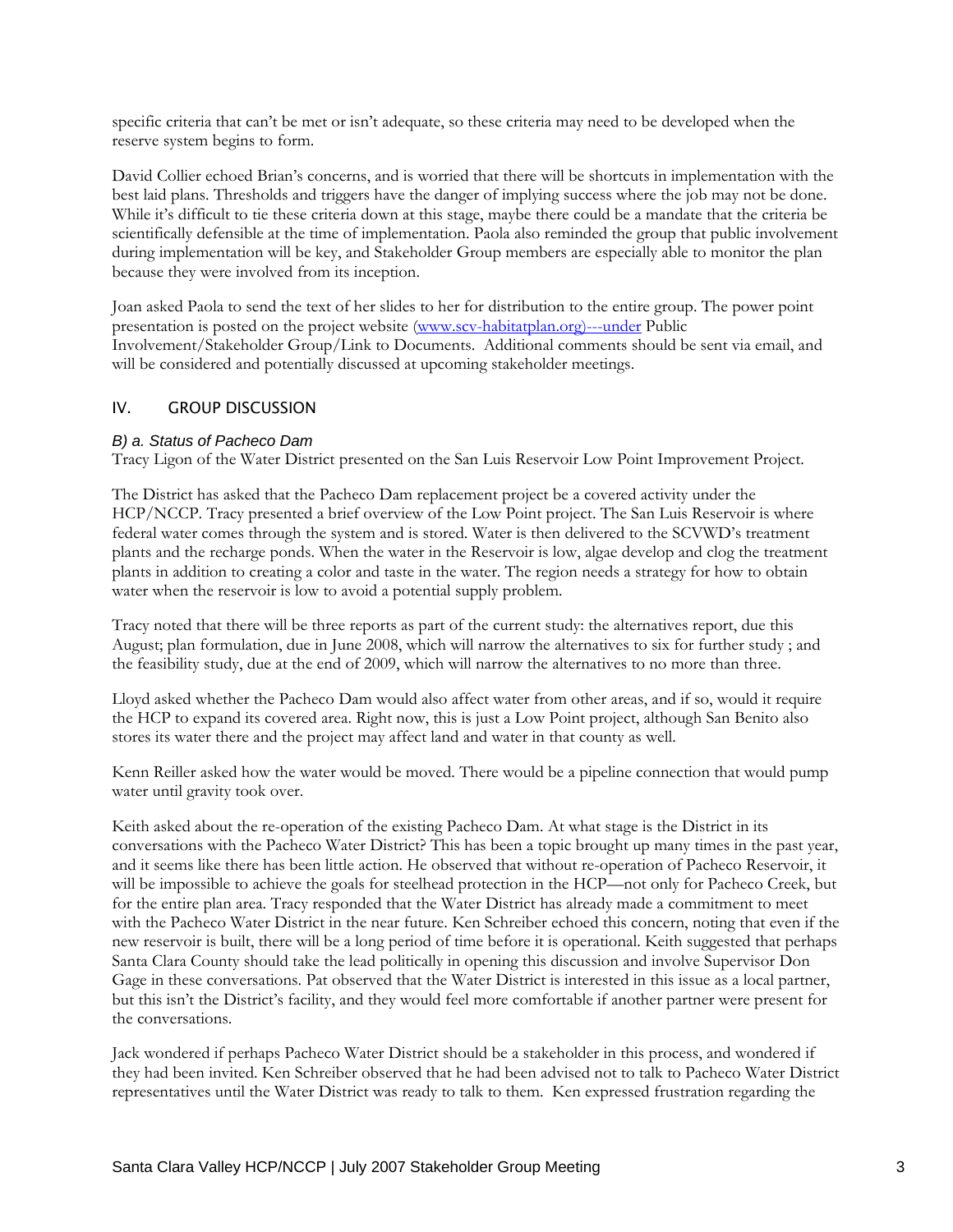lack of communication between the SCVWD and the Pacheco District as it relates to creating a conservation strategy for this area.

Lloyd observed that in another stakeholder process, Pacheco was also discussed, and there was no clarity on whether the existing Pacheco Water District's dam should be taken out to create new habitat or re-operated to restore the current habitat. A new dam also creates separate mitigation needs.

Rick asked if this was a covered activity. Yes, it is. Rick is concerned that such a significant expansion of the reservoir will dramatically affect habitat. David Zippin clarified that, yes, this activity is being considered and its affect on habitat is being noted.

Ken Schreiber asked when construction might start if a new dam is identified as the best solution. Tracy responded that it would likely be 2011 or 2012 before construction might start.

Keith asked whether, as stated in the handout, the Pacheco Dam currently releases water into South Valley streams. He was not sure this was the case, and asked for clarification. Tracy will get this information. Jerry noted that there is a blowout system in some areas that releases water intermittently.

#### *Existing Conditions Report on Pacheco Creek*

Jerry Smith prepared an existing conditions report on re-operation of the existing reservoir. There is no steelhead habitat above the dam. However, the stored water does have habitat potential, depending on when and how it is released. Present operation of the reservoir is for agricultural use, however, and does not work well for steelhead. In late spring and early summer, little or no water is released. Instead, it's released later in the summer, and by fall, the reservoir will be drained. Re-operating the reservoir offers a possibility to restore habitat for the steelhead. Pacheco Creek is one of two critical streams for habitat (the other is Uvas). With or without the Low Point project, restoring Steelhead habitat in Pacheco Creek is critical.

Joan noted that this would be on the Management Team agenda on Thursday. There also is a Liaison Group meeting on August 16th. Ken Schreiber noted that the Stakeholder Group has the authority to make recommendations to the Liaison Group. Keith suggested that the Stakeholder Group should take the lead and raise the issue of the re-operation of Pacheco Dam as it relates to the conservation strategies in a formal manner for the Liaison Group to review. Nancy Bernardi seconded this motion.

One stakeholder asked what re-operation of the dam means. Ken Schreiber summed this up as an arrangement with existing operators where the flow of water would be managed in a manner that would improve habitat.. In the FAHCE settlement agreement, there is a formula for how much water that is used for conservation purposes is worth. However, re-operation of the dam doesn't necessarily mean that the water has to be bought—the ideal water use schedule provides conjunctive uses, with a water supply for agriculture in a way that benefits steelhead. If there is no way to accomplish that, then you move to discussion of a supply of water explicitly for steelhead. Ken Schreiber noted that the only carrot seems to be money and the fact that, as Keith noted, the dam is a "fixer upper" and needs to be repaired. Ken's concern is that waiting for the new dam—which might not be built for ten years, or at all—would mean that the Habitat Plan would have no steelhead conservation strategy for Pacheco Creek.

Pat also raised the big question—what is the condition of the dam? No one has really investigated this, and it should be part of the due diligence.

Virginia observed that it makes sense to vote on the proposed motion. Does it then go on the agenda for the Liaison Group? Yes. Virginia also feels a lack of information, and would like to discuss this at a future Stakeholder Group meeting. Bob echoed Virginia's thoughts. The topic will be taken to the Liaison Group with the notation that the Stakeholder Group has raised this as an issue of concern that requires additional review and discussion. It is anticipated the Stakeholder Group will need additional information about the status and condition of the dam, its role in habitat protection and other background information for these discussions. Contact with the current owners should be made in the very near future.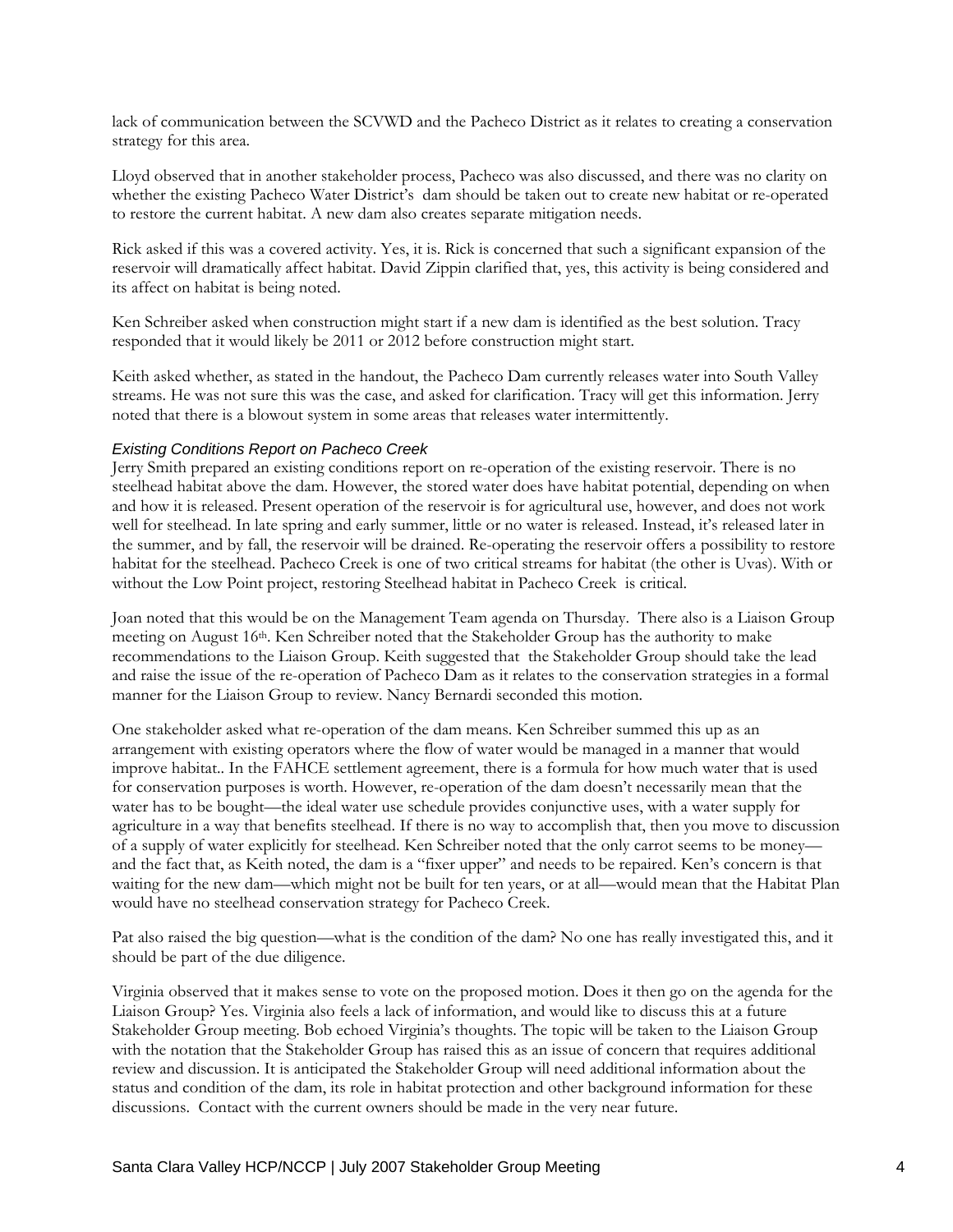David Zippin observed that to have a credible solution for the purposes of the HCP process, the solution would need to be available by June 2008.

David Collier underscored that at the Liaison Group, the issue of the dam and it potential role in the conservation strategies should be raised as a yellow or red flag that needs activity—not another study.

#### *B) b. Factors to evaluate conservation strategy alternatives*

David Zippin asked the Group to discuss factors to evaluate conservation strategies, since this was more appropriate to the remaining time. What factors are stakeholders using to weigh the conservation strategies? How should the preferred alternative or combination of alternatives be selected?

David noted that stakeholder comments on chapters would also be distributed electronically, but this is a discussion topic and those are rare.

What do stakeholders see as their role in determining the money versus land question? Craige suggested the maximum amount of land that meets the conservation goals—the financing is somebody else's job. But eventually, the group will get information on costs, and can factor this in as well. But, for instance, Keith is reviewing this with an eye towards what will support steelhead. What criteria do others use?

David Collier noted that he was comparing the information to the map to try to identify what was happening to open space in each alternative. It's very difficult to interpret the maps, since the colors blur together. This key information affects the value of the corridors. County Parks, for instance, has public access and recreation as a key goal, but at the same time, they're interested in having permanent easements over some of their parks as protection against future requests for extreme uses.

Kenn Reiller referred to page 4-4 and the flood protection projects, which specifies action "where feasible." Some of these projects may overlap currently planned projects that are on the books and likely to happen in the near future. Many are Corps projects, and they want to know how you maximize collateral benefits. NMFS and Fish & Wildlife may want to see how local projects benefit the surrounding habitat.

Jan expressed concern that the reserve system may not satisfy the requirements for protecting burrowing owl habitat in Santa Clara Valley. Some protection may be through actions outside of the reserve system. Part of any strategy is to protect the owls already in the ground, whether they're on reserve land or not. This may be through partnerships or educational approaches—not necessarily through buying land.

David Collier would like to be able to evaluate "conservation efficiency"—the maximum conservation bang for the buck. How do you measure the effectiveness of the conservation strategies? This is probably in the heads of the biologists when they craft the alternatives, but it doesn't get communicated. For instance, maybe going from a quarter-mile to half-mile corridor raises confidence levels from 10% to 90%, but going from half-mile to mile only raises it from 90% to 95%. As a Sierra Club representative without that information, he'd just say—go for the mile. But with the information, the cost of the half-mile to mile change might not seem as worthwhile, given a limited amount of funding. Rick echoed David's concerns that it was difficult to measure and understand the conservation strategies.

Craige asked about the ability of each alternative to adapt to surprises. David Zippin agreed that this could be a criteria for selecting an alternative, and noted that there would also be other methods—contingency funds, for instance—to adapt to unexpected surprises.

Jack asked for clarification on how much conservation and enhancement is done on reserve land, since it appeared that it decreased across the three alternatives. David Zippin clarified that the enhancement is simply on existing lands, not on newly acquired lands. The alternative where no enhancement is done to existing land is anticipating a situation in which the wildlife agencies do not give credit for enhancement to existing lands. In that case, it does not make sense to spend reserve funding on existing lands.